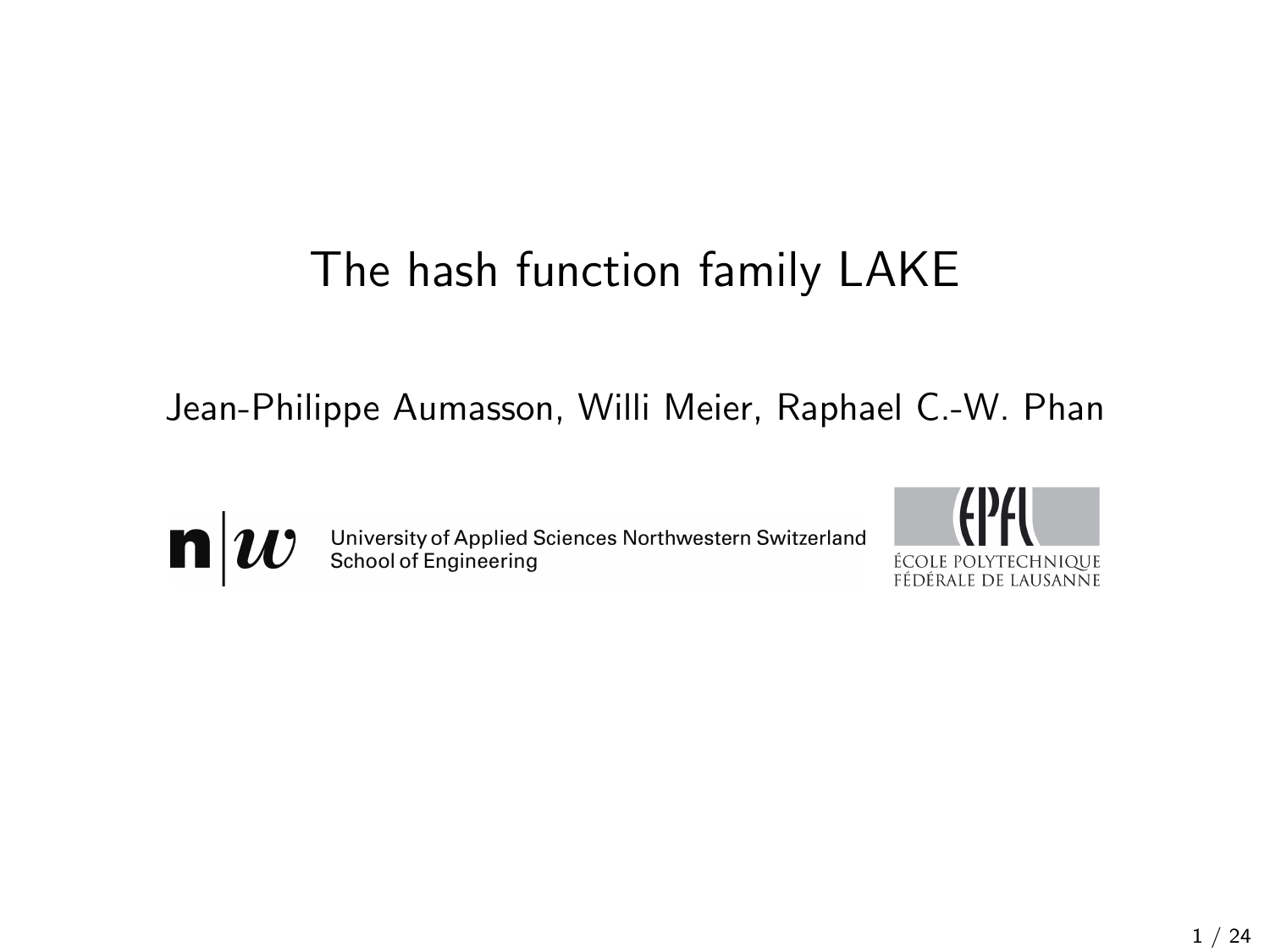## Hash functions at FSE

#### FSE 08: LAKE

### FSE 07: Grindahl  $\rightarrow$  broken (AC 07)

FSE 06: FORK-256  $\rightarrow$  broken (FSE 07)

FSE 05: SMASH  $\rightarrow$  broken (SAC 05)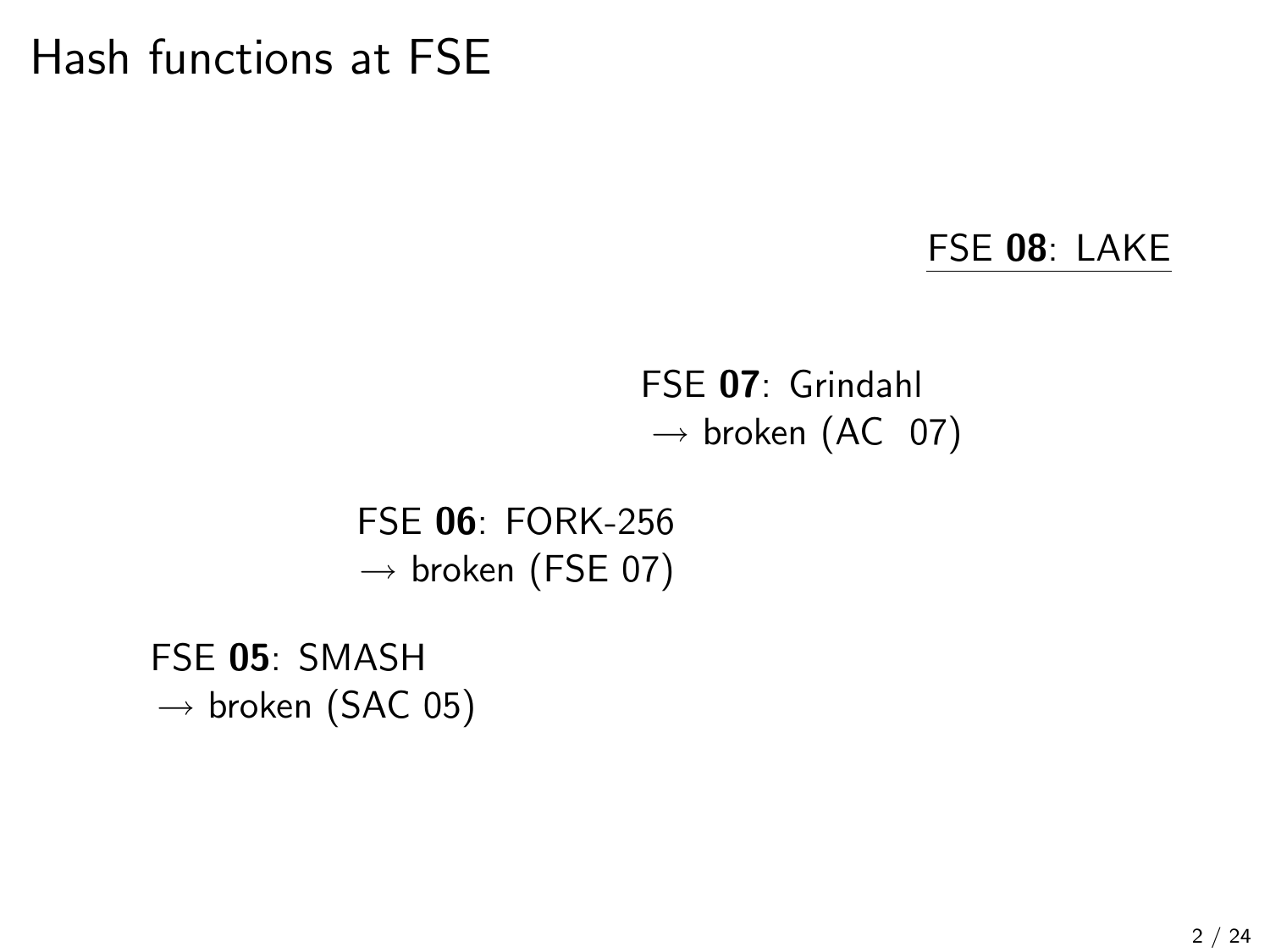### DESIGN OF LAKE

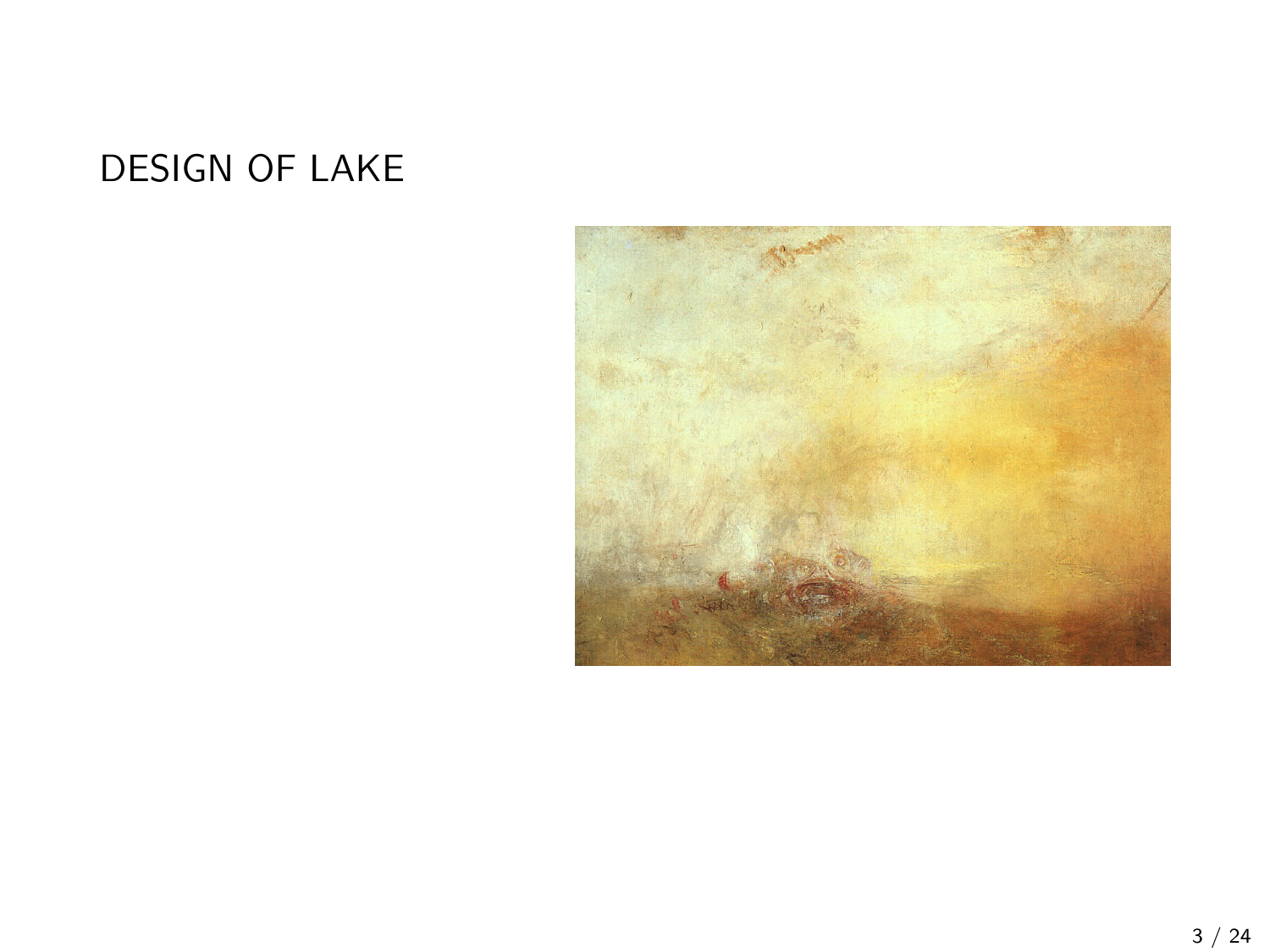### **Overview**

- $\triangleright$  Family = LAKE-256 + LAKE-512 + truncated variants
- $\blacktriangleright$  HAIFA as iterated mode
- $\blacktriangleright$  Built-in randomized hashing

### Key ideas

- $\triangleright$  Local "wide-pipe" in the compression function
- $\blacktriangleright$  Multiple levels of feedforward
- $\blacktriangleright$  Highly modular structure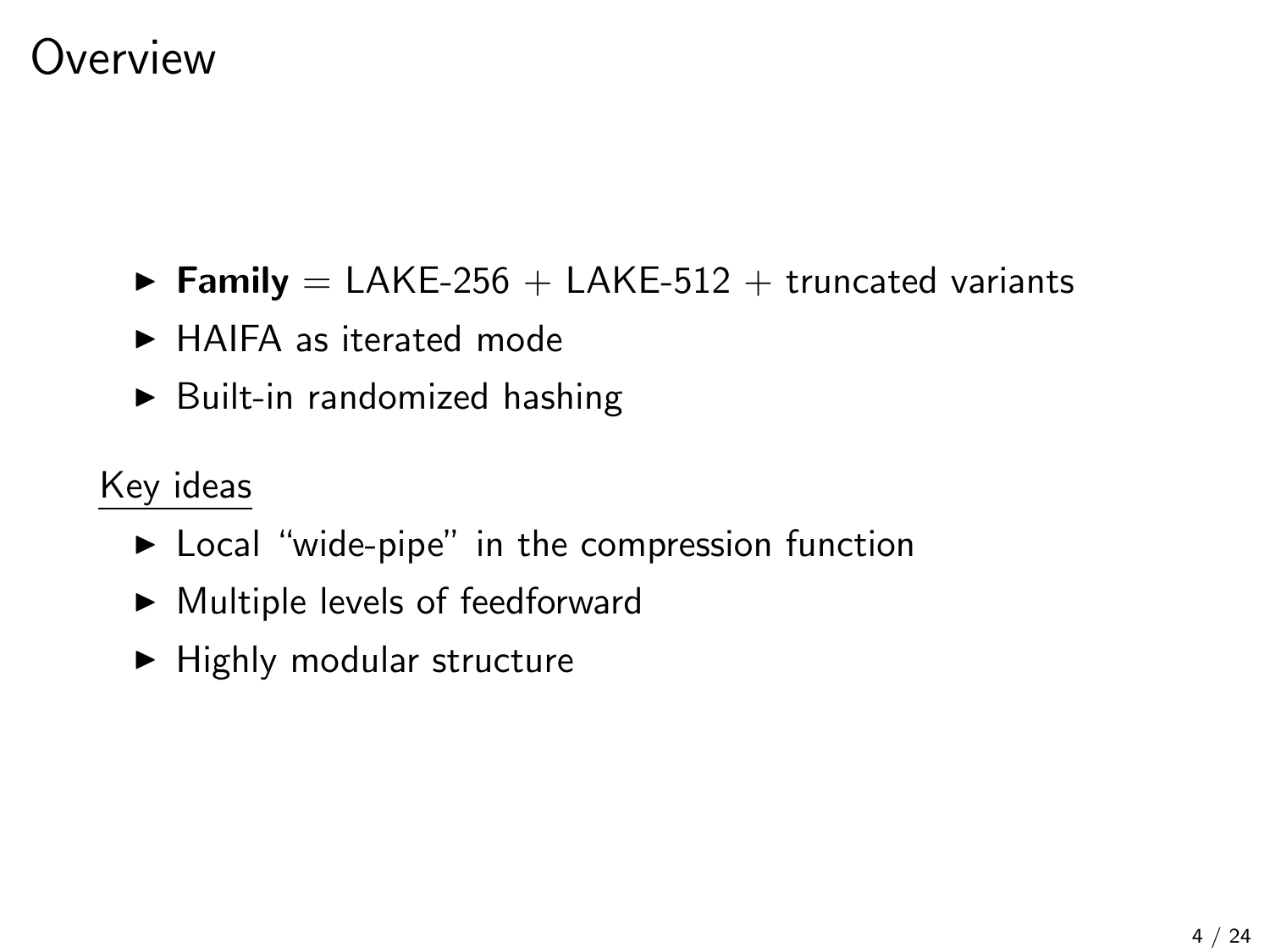# HAIFA

 $\approx$  Merkle-Damgård with salt and dithering [Biham-Dunkelman 06]

 $\blacktriangleright$  Effective initial value is

 $H_0 = C$ (digest bitsize, IV, 0, 0)

 $\triangleright$  Compression function computes

 $H_i = \textit{C}(H_{i-1}, \textit{M}_i, \textsf{salt}, \# \textsf{bits \; hashed \; so \; far})$ 

 $\blacktriangleright$  Padding is

 $1||0...0||$  message bitsize digest bitsize

Side advantages over MD

- $\blacktriangleright$  Prevents from fixed-point-based attacks
- $\blacktriangleright$  Makes "herding attacks" harder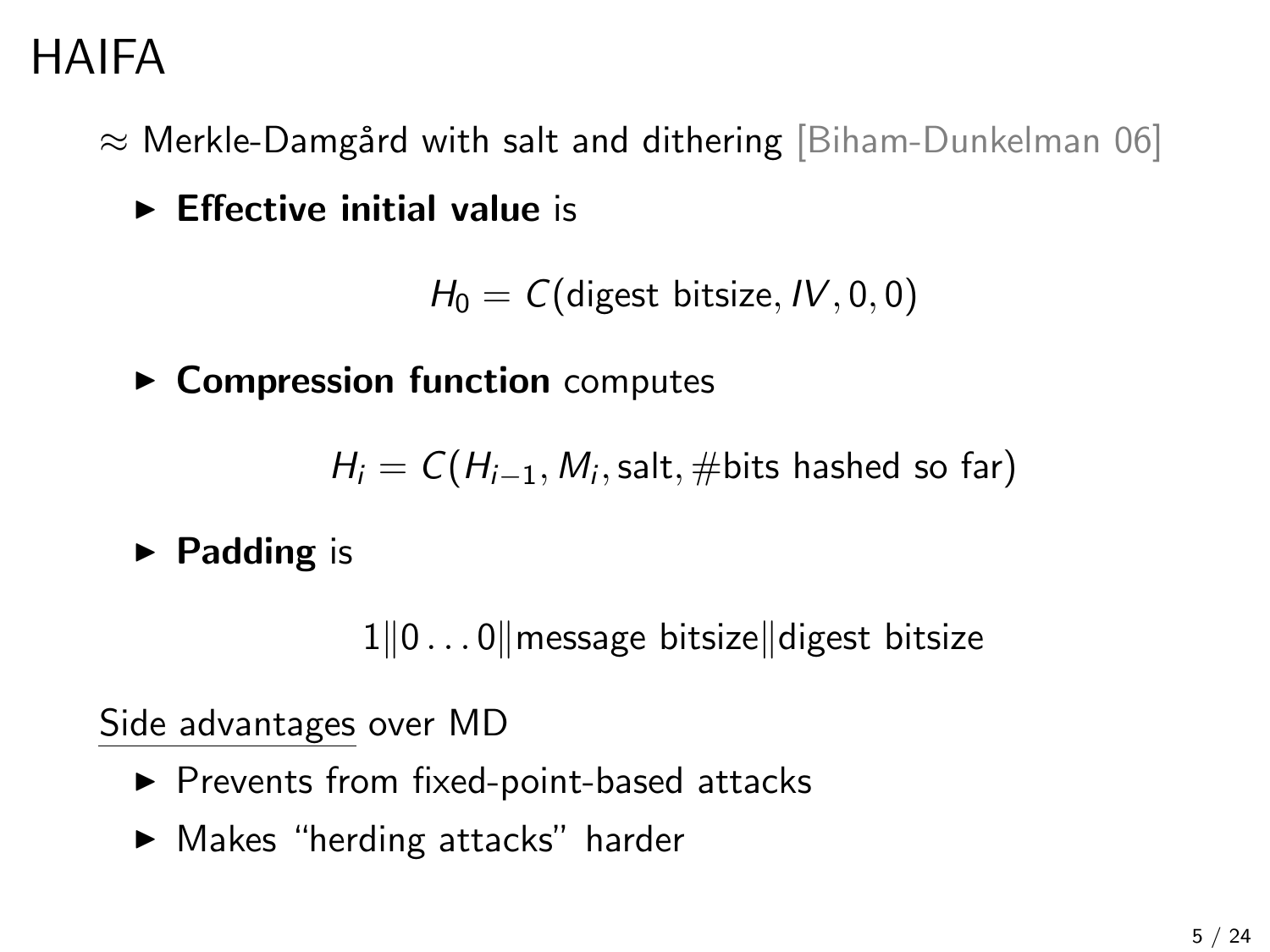# LAKE's compression function

Input: 8-word chain value H, 16-word message block M, 4-word salt  $S$ , 2-word index  $t$ .



- $\triangleright$  saltstate stretches the chain value to 16 words
- $\triangleright$  processmessage transforms the state bijectively
- $\triangleright$  feedforward shrinks back with dependence on H, S and t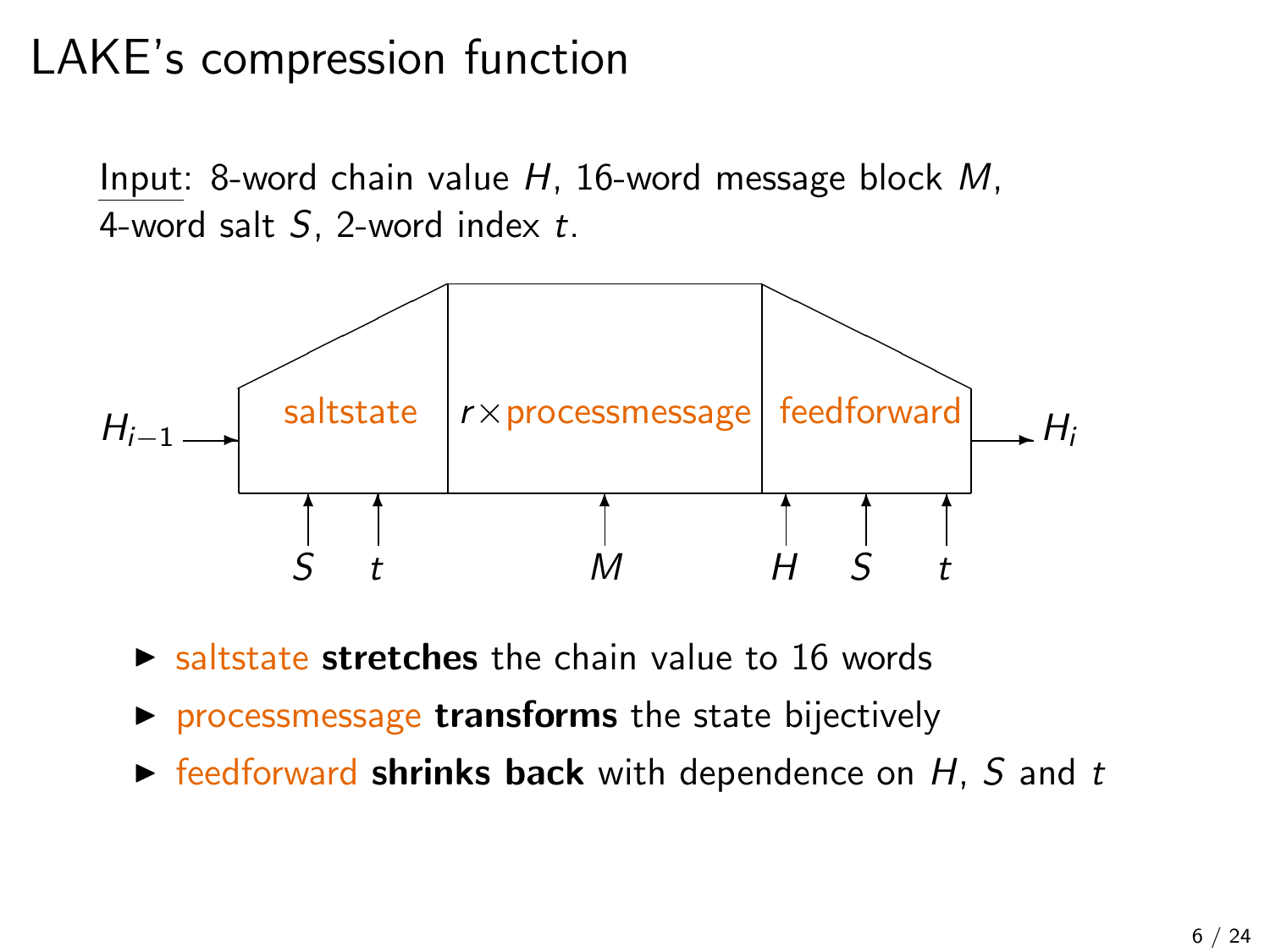### The saltstate function

Initialization of the 16-word local chain value L.

$$
\text{input } H_0 \ldots H_7, \quad S_0 \ldots S_3, \quad t_0 t_1
$$

1. **for** 
$$
i = 0, ..., 7
$$
 **do**  
\n $L_i \leftarrow H_i$   
\n2.  $L_8 \leftarrow g(H_0, S_0 \oplus t_0, C_8, 0)$   
\n3.  $L_9 \leftarrow g(H_1, S_1 \oplus t_1, C_9, 0)$   
\n4. **for**  $i = 10, ..., 15$  **do**  
\n $L_i \leftarrow g(H_i, S_i, C_i, 0)$ 

output  $L_0 \ldots L_{15}$ 

- $\blacktriangleright$  Injective mapping
- $\blacktriangleright$  Uses 32-bit constants  $C_8, \ldots, C_{15}$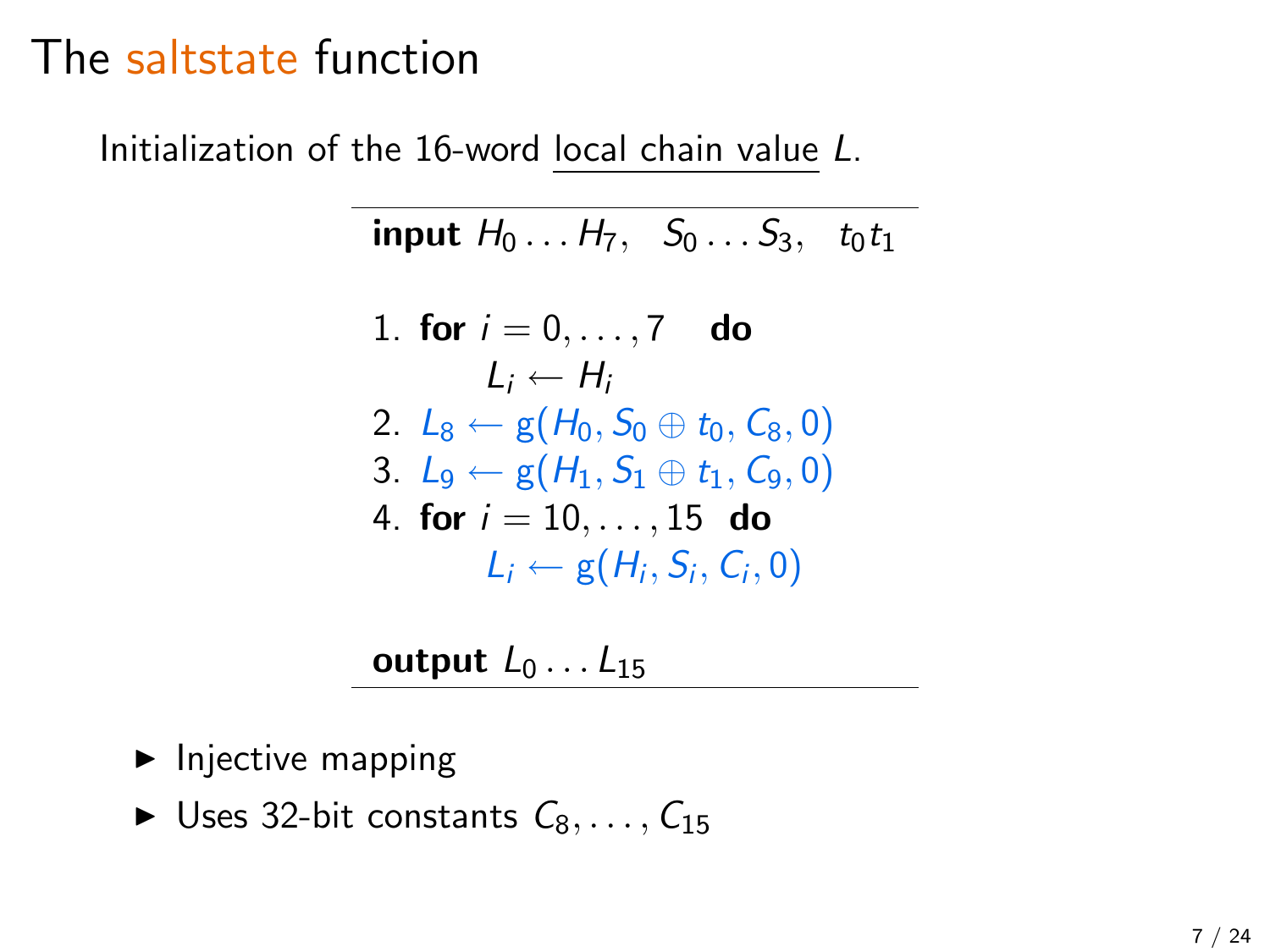### The processmessage function

Message-dependent bijective transform of L.

input  $L_0 \ldots L_{15}$ ,  $M_0 \ldots M_{15}$ ,  $\sigma$ 

1. 
$$
F \leftarrow L
$$
  
\n2. **for**  $i = 0, ..., 15$  **do**  
\n $L_i \leftarrow f(L_{i-1}, L_i, M_{\sigma(i)}, C_i)$   
\n3. **for**  $i = 0, ..., 15$  **do**  
\n $L_i \leftarrow g(L_{i-1}, L_i, F_i, L_{i+1})$ 

output  $L = L_0 \ldots L_{15}$ 

- $\triangleright$  8 rounds in LAKE-256, 10 rounds in LAKE-512
- $\triangleright$  Uses a permutation  $\sigma$  and constants  $C_0, \ldots, C_{15}$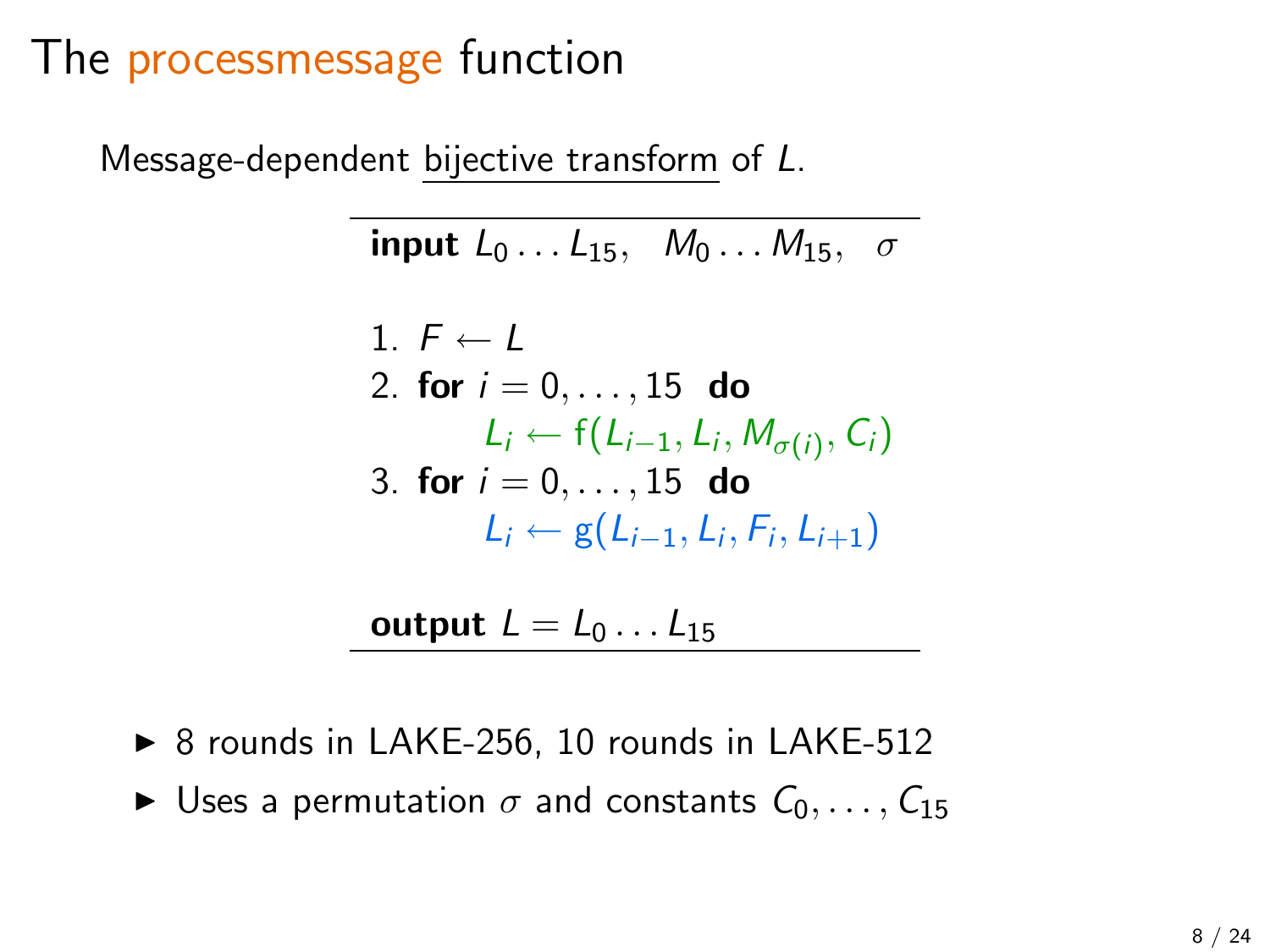## The feedforward function

Compression of the final L to the new global chain value.

input  $L_0 \ldots L_{15}$ ,  $H_0 \ldots H_7$ ,  $S = S_0 \ldots S_3$ , to the 1.  $H_0 \leftarrow f(L_0, L_8, S_0 \oplus t_0, H_0)$ 2.  $H_1 \leftarrow f(L_1, L_9, S_1 \oplus t_1, H_1)$ 3. for  $i = 2, ..., 7$  do  $H_i \leftarrow f(L_i, L_{i+8}, S_i, H_i)$ 

output  $H_0 \ldots H_7$ 

- $\blacktriangleright$  14 words are fedforward
- $\blacktriangleright$  Parallelizable into 8 branches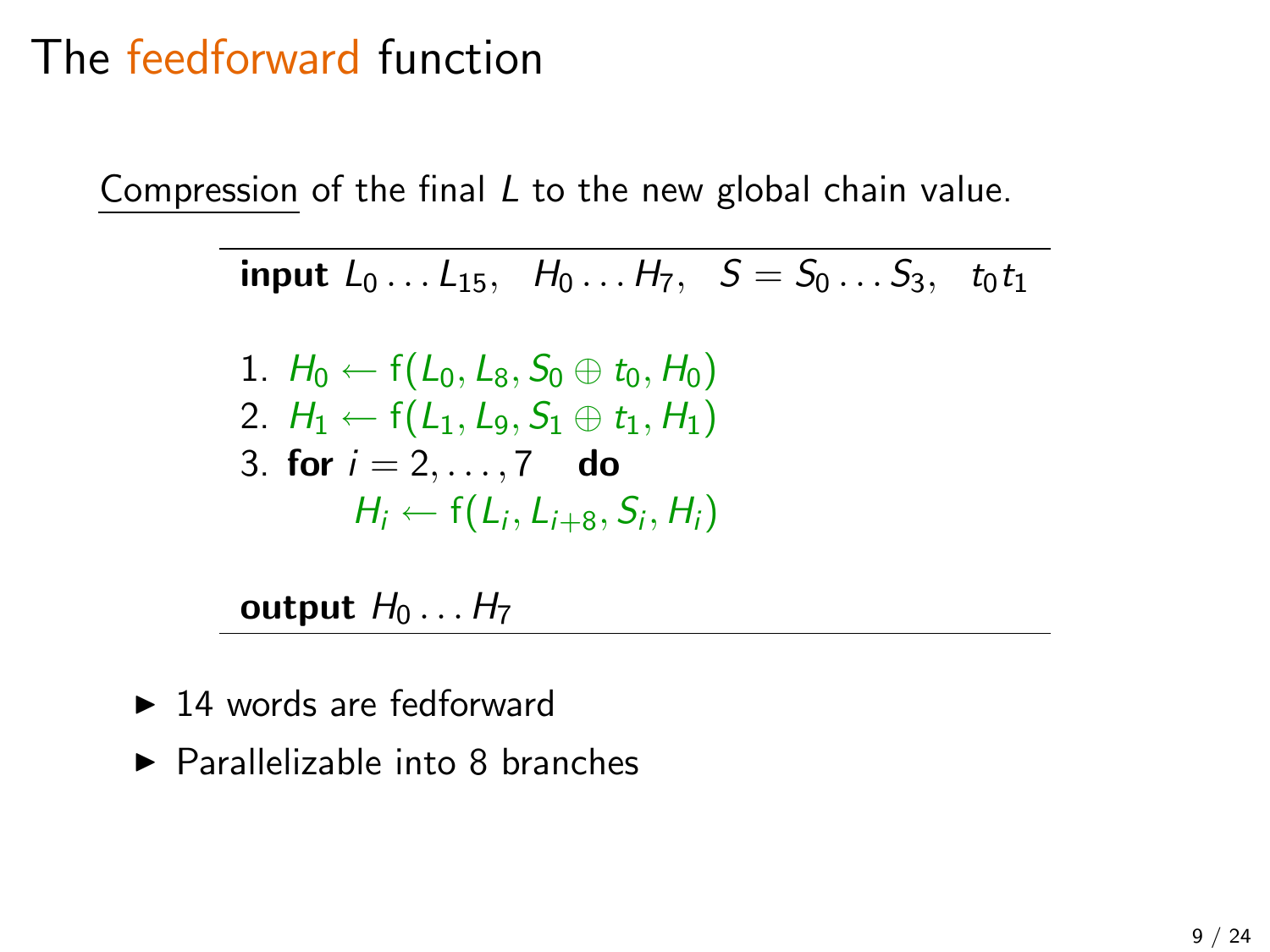## The f function

#### For LAKE-256:

$$
f(a, b, c, d) = [a + (b \vee C_0)] + ([c + (a \wedge C_1)] \ggg 7) + ([b + (c \oplus d)] \ggg 13)
$$

- $\triangleright$  Used in the round function and for global feedforward
- $\blacktriangleright$  Fast and constant-time operators
- $\blacktriangleright$  Fast diffusion of changes accross words
- $\triangleright$  Double input of a, b, c limits absorption by  $\vee$  and  $\wedge$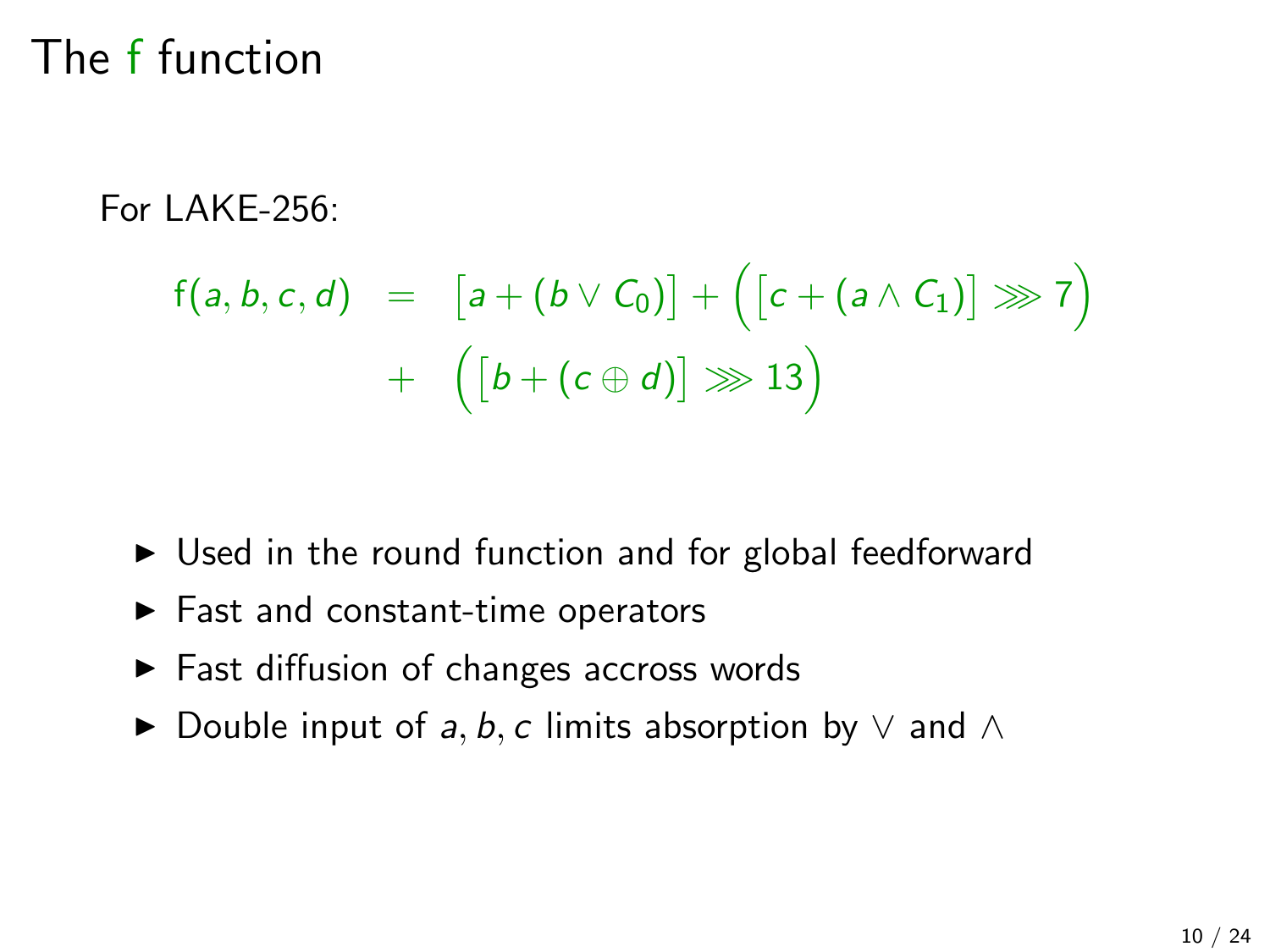# The g function

#### For LAKE-256:

 $g(a, b, c, d) = [(a + b) \ggg 1] \oplus (c + d)$ 

- $\triangleright$  Used in the round function for local feedforward
- $\triangleright$  Very fast, parallelizable
- $\blacktriangleright$  Basic diffusion of changes
- $\triangleright$  1-bit rotation breaks up the byte structure; faster than multibit rotation on some CPU's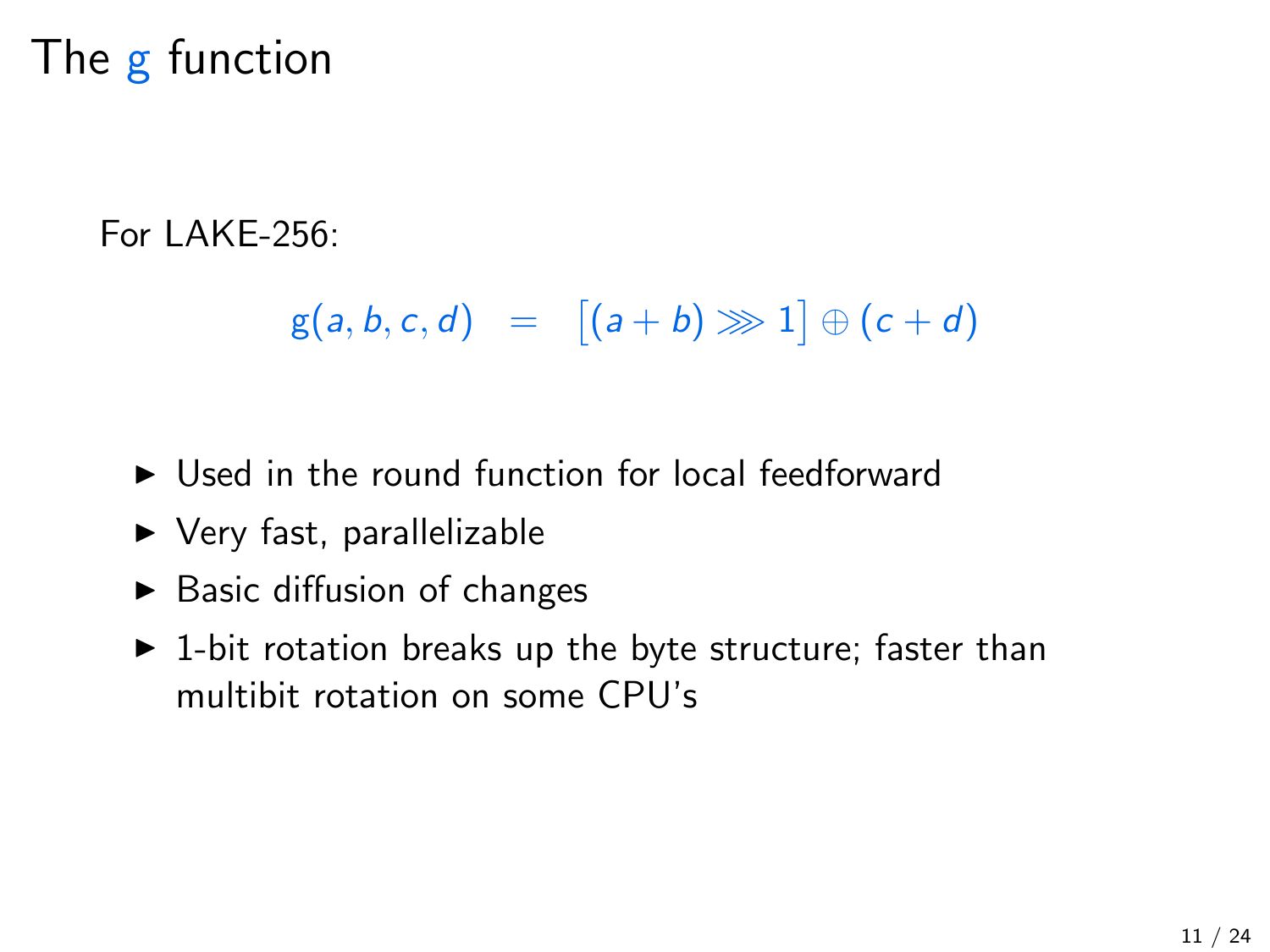### Parameters choice

- $\triangleright$  Bitsizes of digest/message to suit standard API's
- $\blacktriangleright$  Conservative round numbers (8, 10)
- $\blacktriangleright$  128-bit salt (resp. 256) seems sufficient
- $\triangleright$  64-bit index (resp. 128) seems sufficient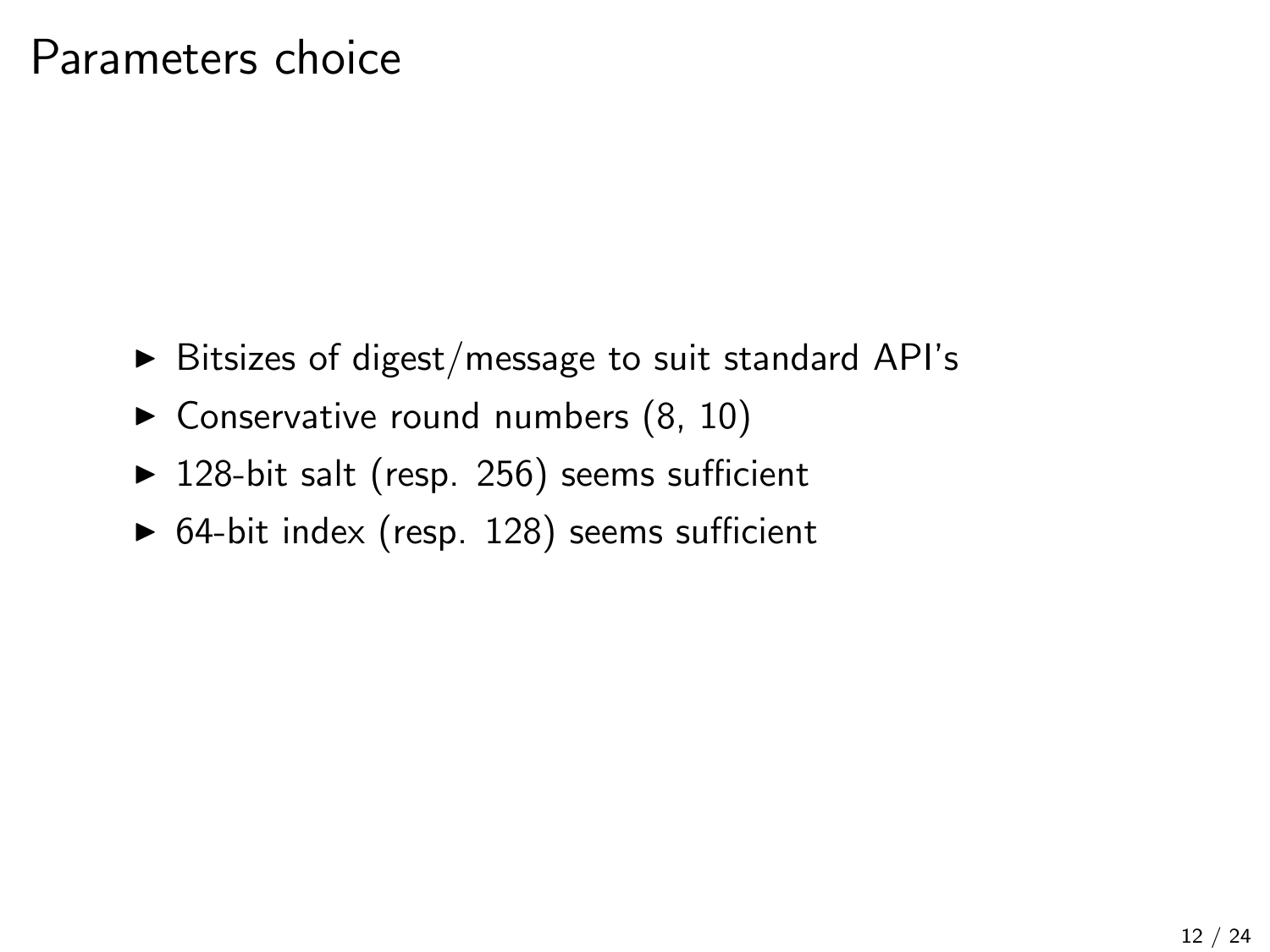### SECURITY COUNTERMEASURES

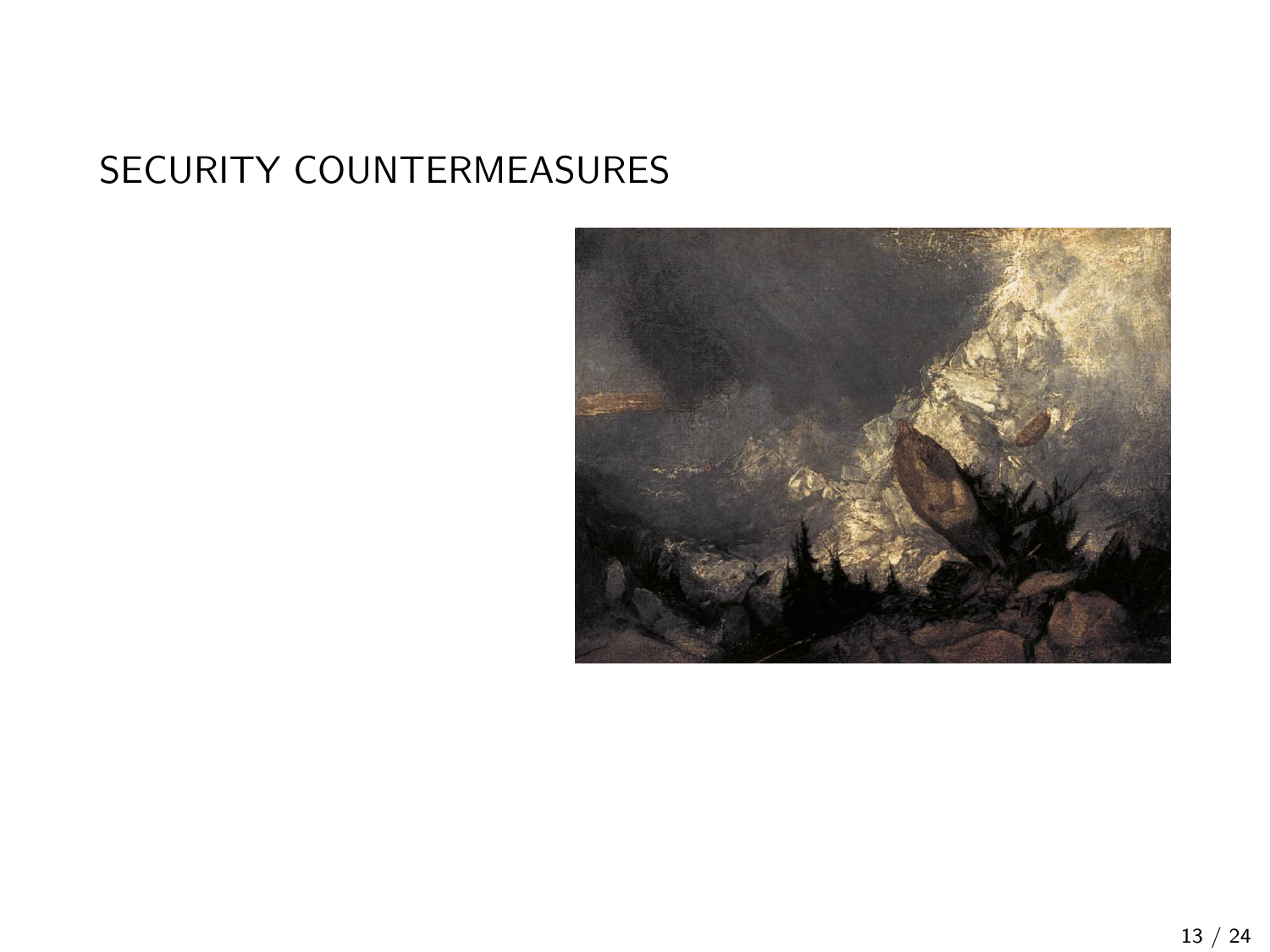## Against side-channel attacks

To prevent from:

- $\blacktriangleright$  Timing attacks
- $\blacktriangleright$  Power attacks

Countermeasures:

- $\triangleright$  No S-boxes (risk of cache attacks)
- $\triangleright$  Constant-time operators  $(+, \oplus, \vee, \wedge, \ggg k)$
- $\blacktriangleright$  Constant-distance rotations
- $\triangleright$  No (input-dependent) branchings
- $\triangleright$  No (input-dependent) loads/stores' addresses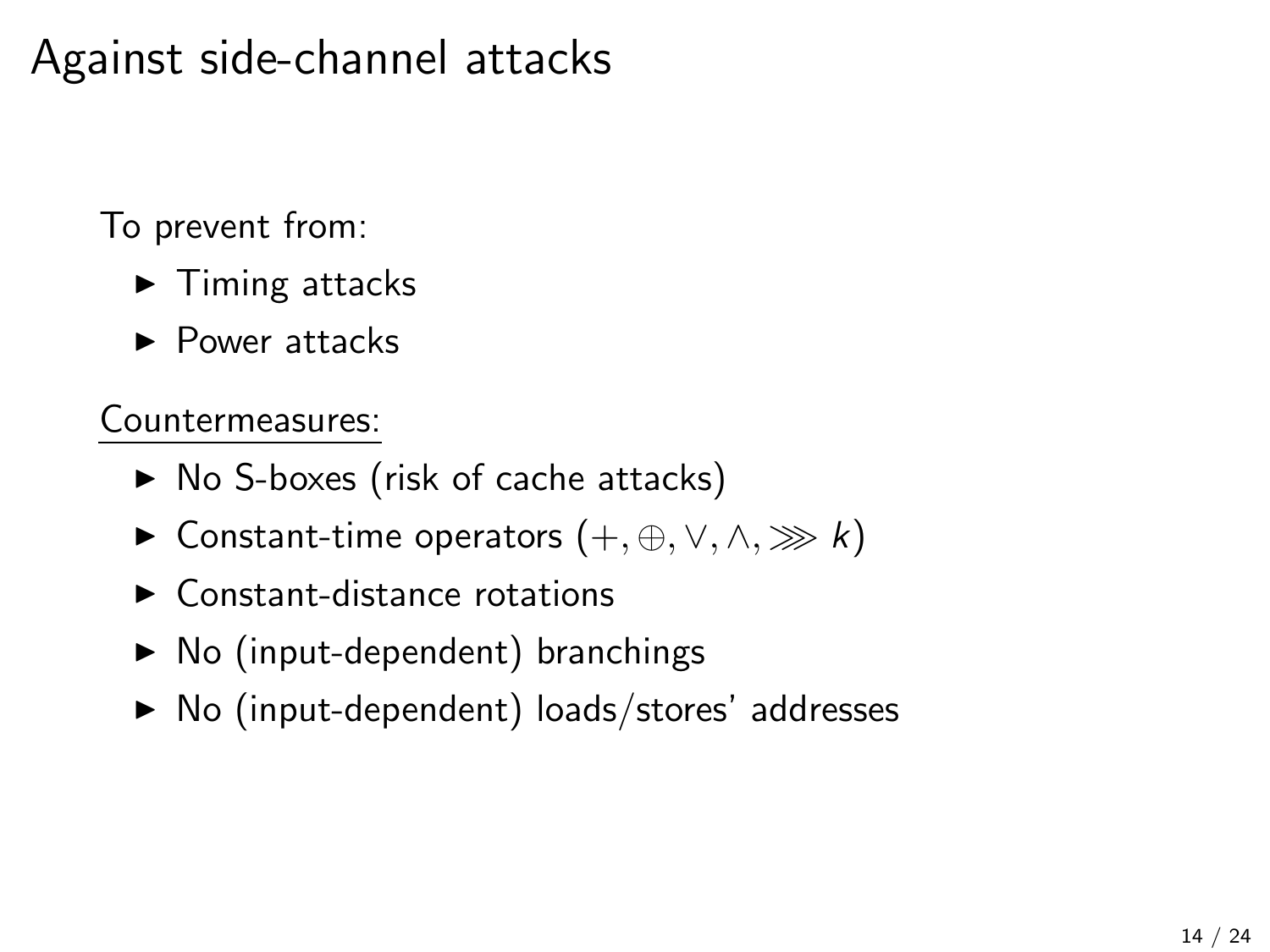## Against conventional attacks

- $\triangleright$  Wide-pipe makes local collisions impossible
- $\blacktriangleright$  Feedforwards: inversion resistance and complex structure
- $\blacktriangleright$  Modular structure facilitates analysis
- $\triangleright$  No trivial fixed-points

Obstacles to differential analysis

- $\triangleright$  No shift register, to complicate "perturb-and-correct"
- $\triangleright$  Linear approximations of f and g made difficult
- $\blacktriangleright$  High number of message inputs: 128 vs. 64 in SHA-256
- $\blacktriangleright$  Flow dependence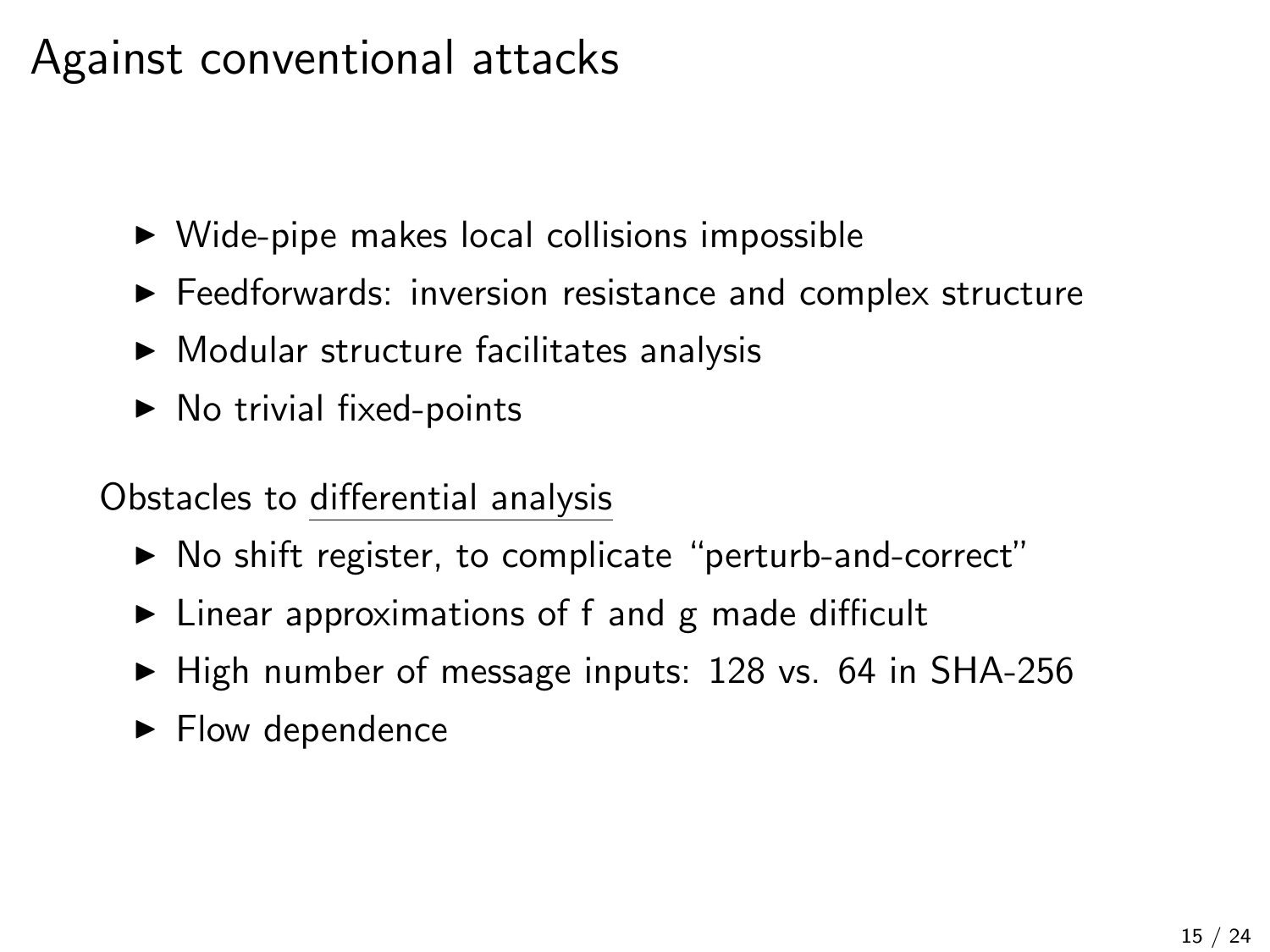# Attacking LAKE

Best attacks known:

- $\triangleright$  One-round collisions with distinct salts or IV's
- $\triangleright$  One-round low-weight differential
- $\triangleright$  Two-round statistical distinguisher

Conjectured:

- $\triangleright$  LAKE-256 and LAKE-512 preimage and collision resistant
- $\triangleright$  Salt-indexed function families pseudorandom, unpredictable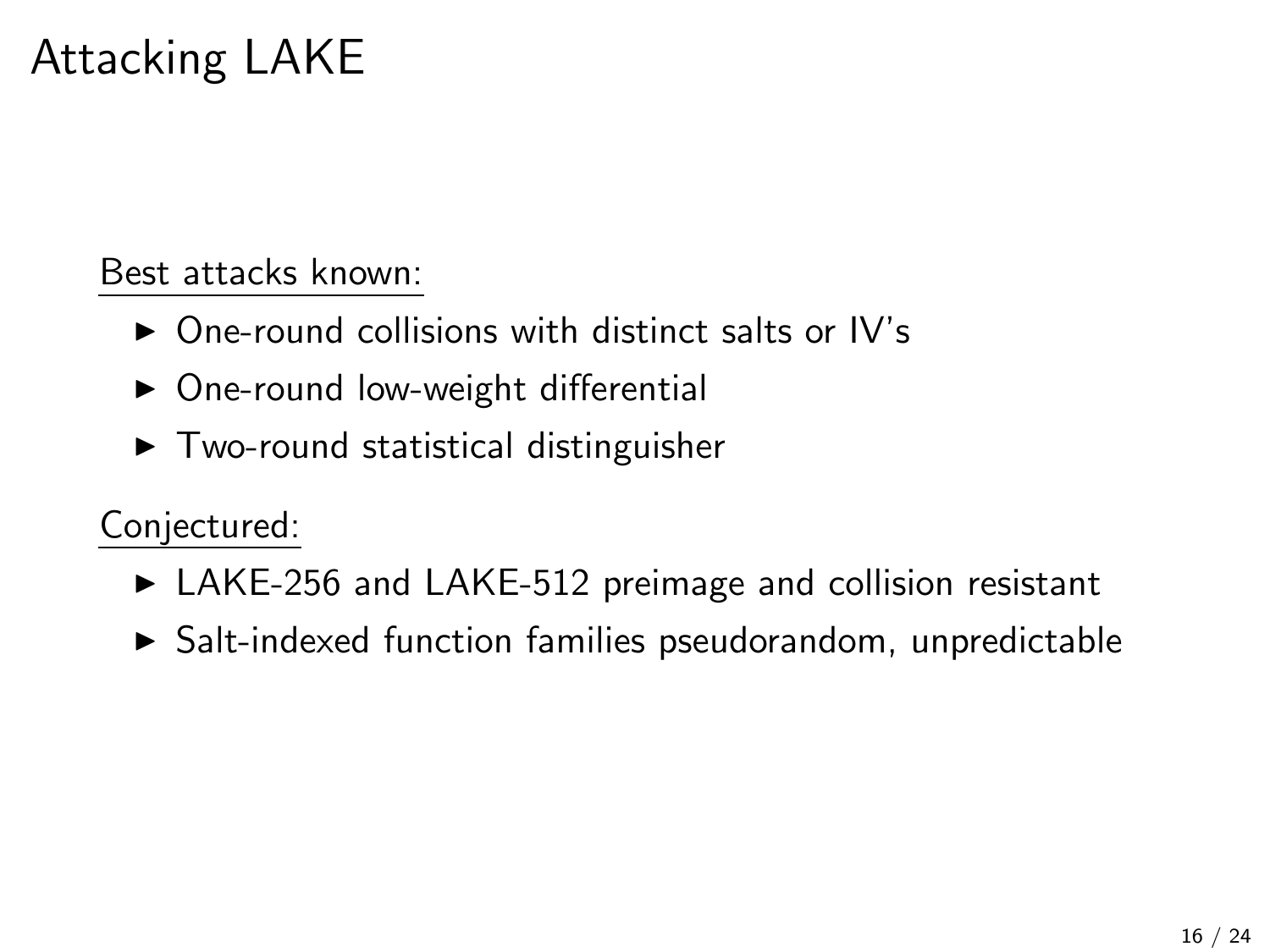# Attacking LAKE

Multiple attack scenarios:

- $\blacktriangleright$  Chosen/fixed salt/IV attacks,
- $\triangleright$  Compression function with free index
- $\blacktriangleright$  Fixed-points/collisions for processmessage

Consider simplified versions:

- $\blacktriangleright$  Reduce the number of rounds
- $\blacktriangleright$  Replace f by g
- $\blacktriangleright$  Change rotation distances
- $\triangleright$  Use constant constants  $C_0 = \cdots = C_{15}$
- $\triangleright$  Use only the trivial permutation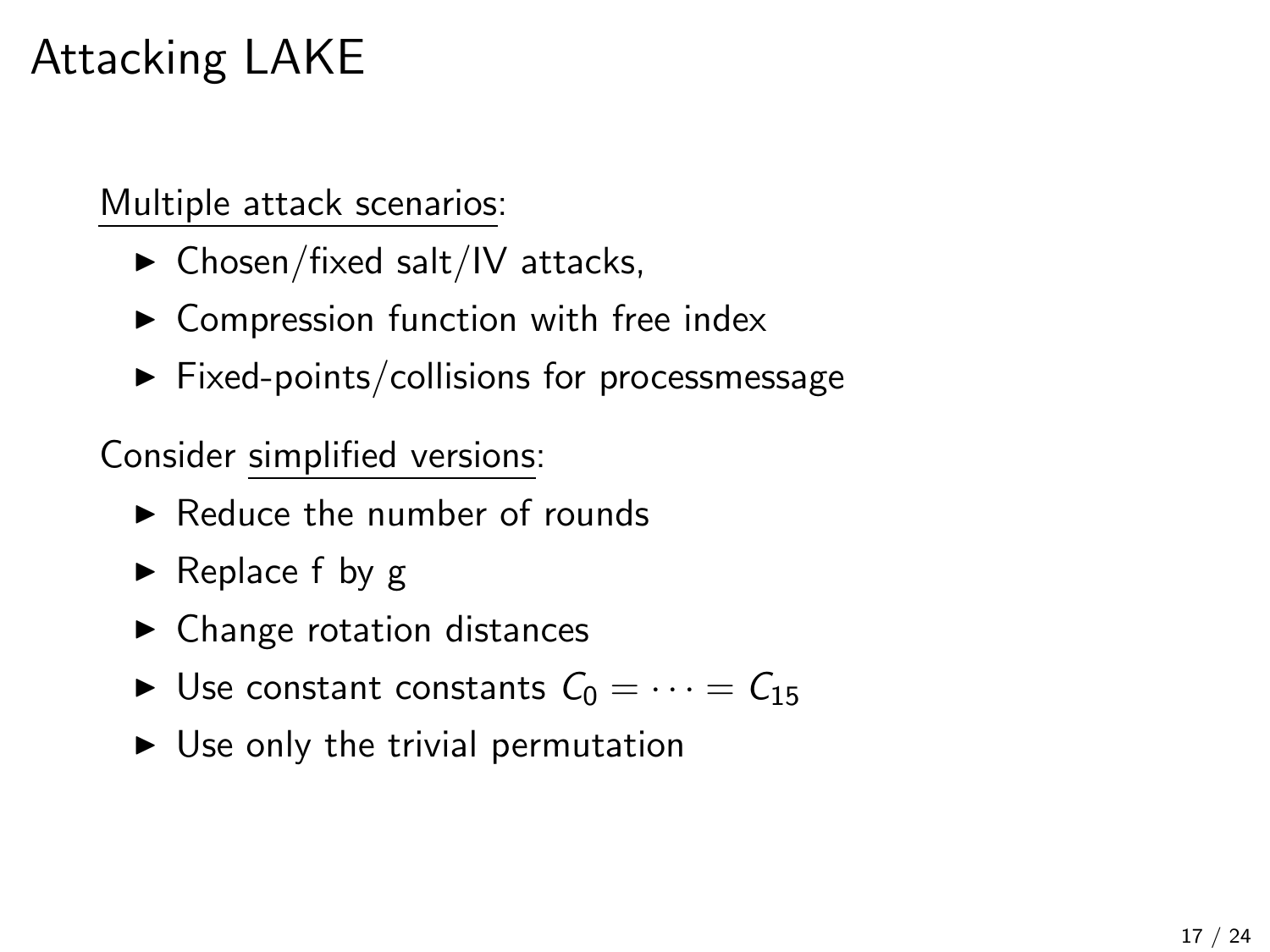### PERFORMANCE

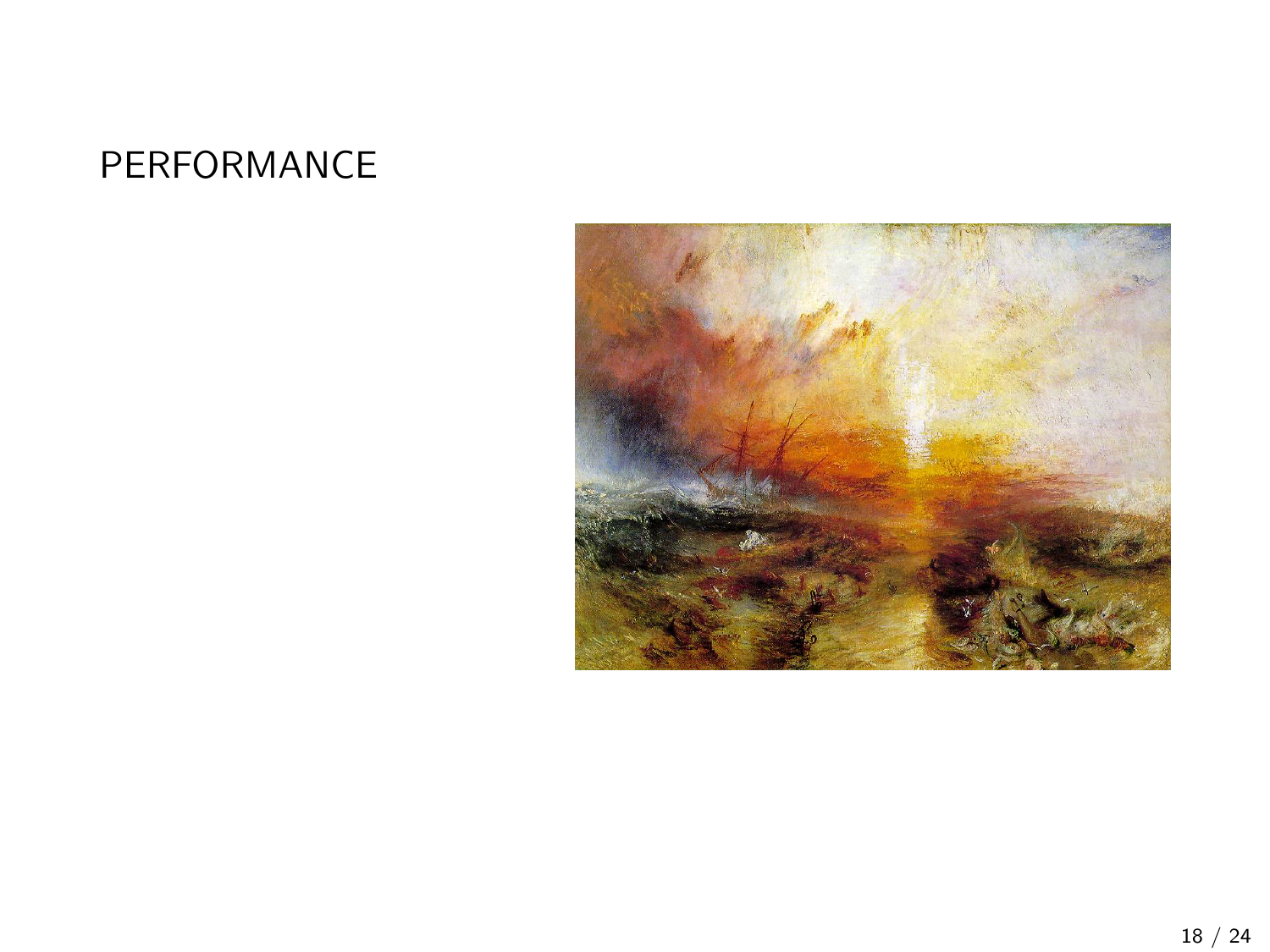# Algorithmic complexities

### LAKE-256 vs. SHA-256

Arithmetic operations:

- $\blacktriangleright$  1908 vs. 2232 in total
- $\triangleright$  952 vs. 600 integer additions
- $\triangleright$  276 vs. 640 XOR's
- $\blacktriangleright$  136 vs. 320 AND's
- $\blacktriangleright$  136 vs. 0 OR's
- $\blacktriangleright$  408 vs. 576 rotations
- $\triangleright$  0 vs. 96 shifts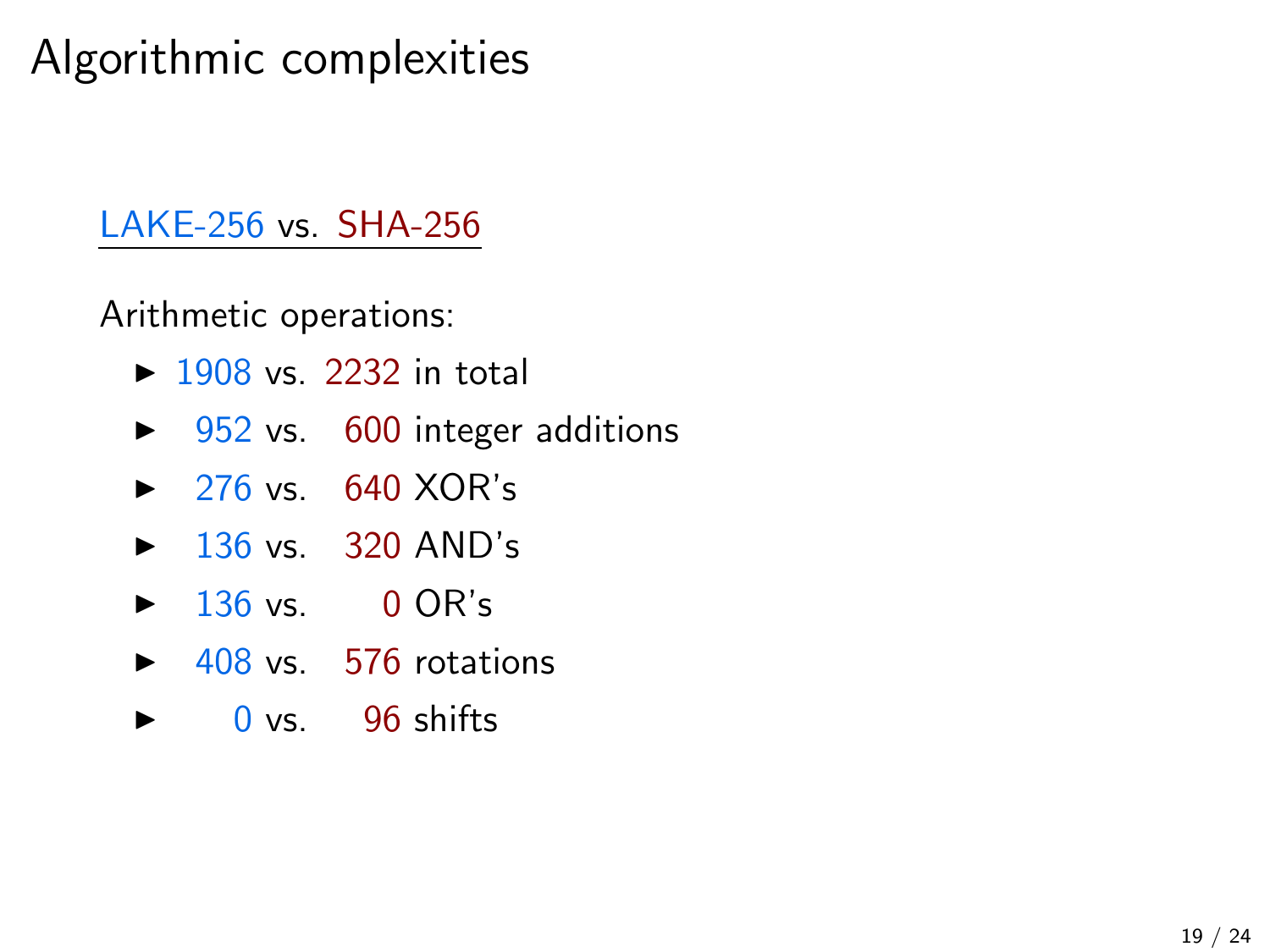Memory

LAKE-256 vs. SHA-256

Memory (bytes):

- $\triangleright$  64 vs. 256 for constants
- $\triangleright$  128 vs. 224 for local variables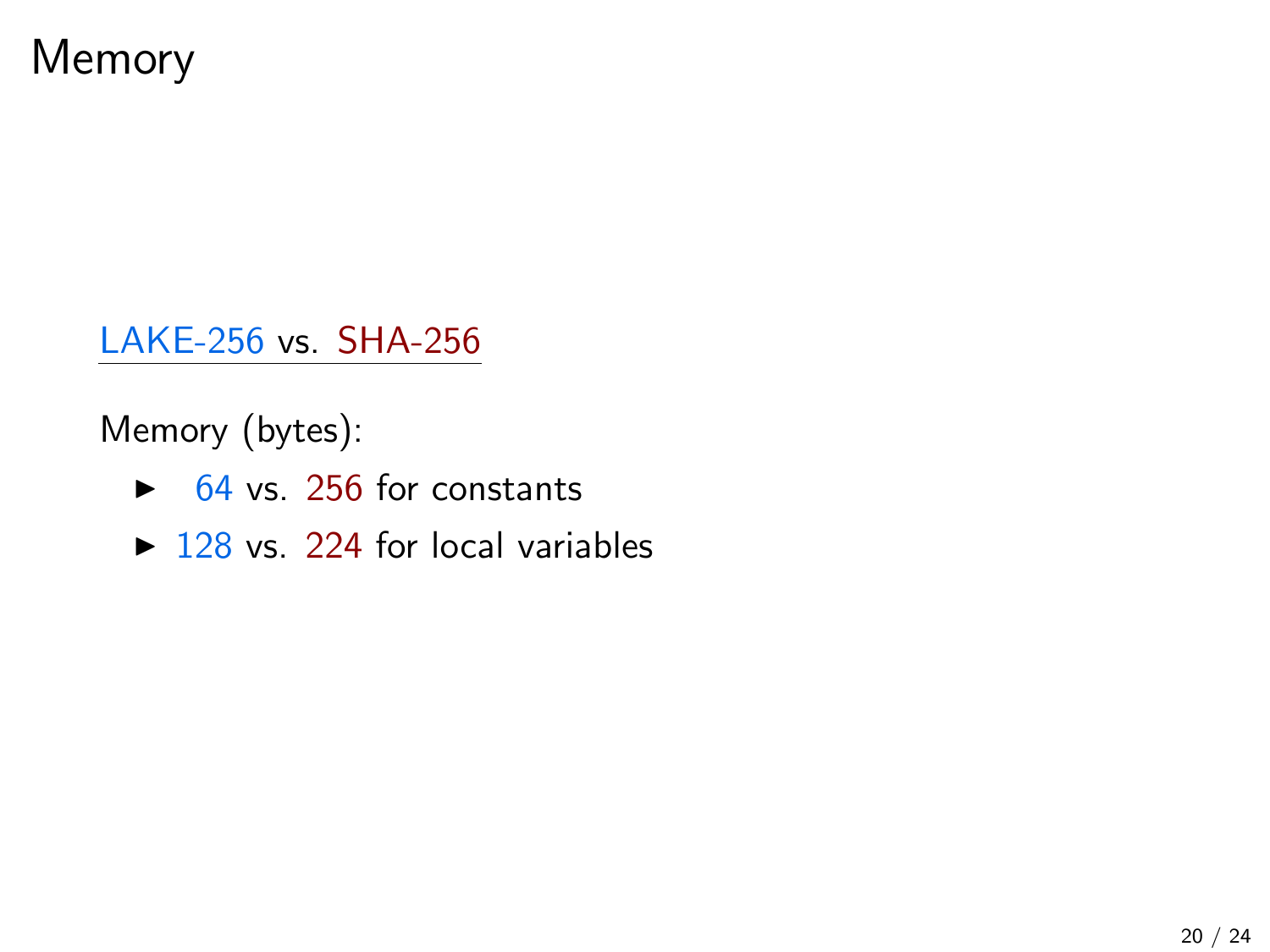### Benchmarks

LAKE-256 vs. SHA-256

"Moderately" optimized C code for both, gcc 4.1.2, Linux 2.6.19 Estimates of the median cycle count for the compression function:  $\blacktriangleright$  Athlon 800 MHz: 2700 vs. 3000 (42 vs. 50 cycles/byte) ▶ Pentium 4 1500 MHz:  $3600$  vs. 4000 (56 vs. 63 cycles/byte)

Pentium 4 2400 MHz:  $3300$  vs.  $3900$  (52 vs. 61 cycles/byte)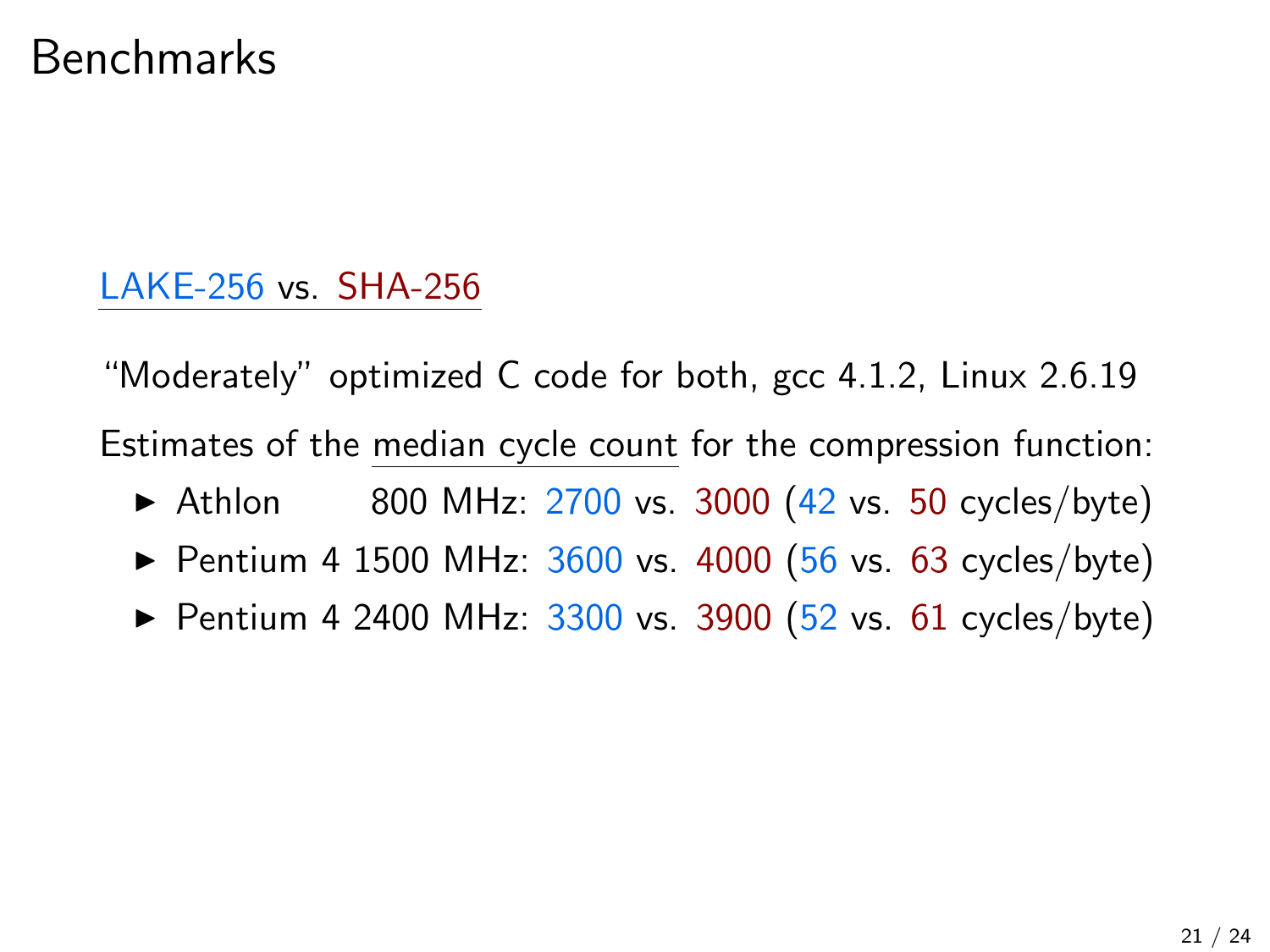### QUESTIONS

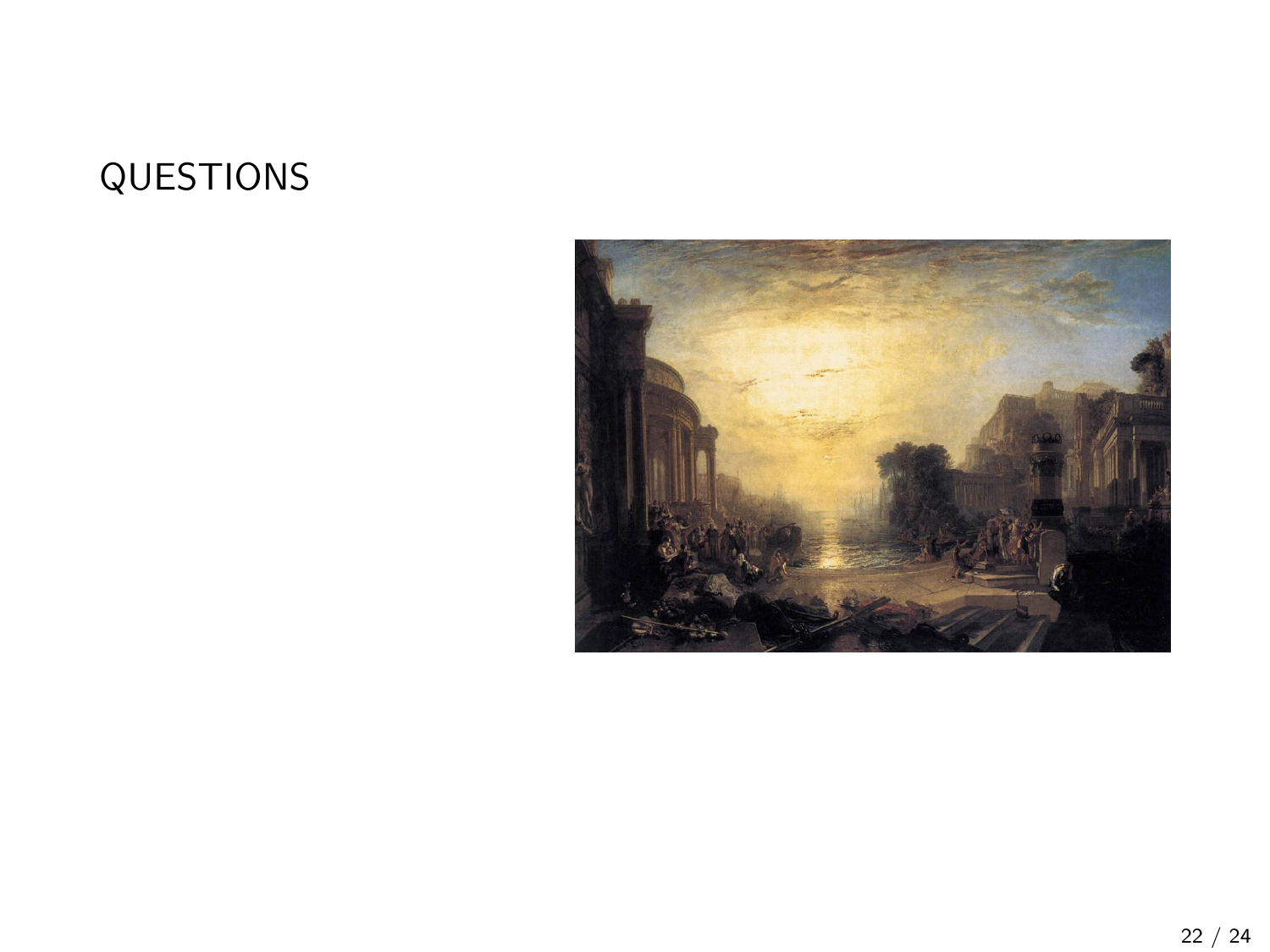Will you submit LAKE to NIST?  $\rightarrow$  We may submit something based on.

What about hardware efficiency?  $\rightarrow$  Implementation is in progress.

Why an explicit salt when exist generic methods (IV, RMX)?  $\rightarrow$  To avoid weak home-brewed modes and encourage the use of randomized hashing.

Where can I get a source code of LAKE?  $\rightarrow$  Email me.